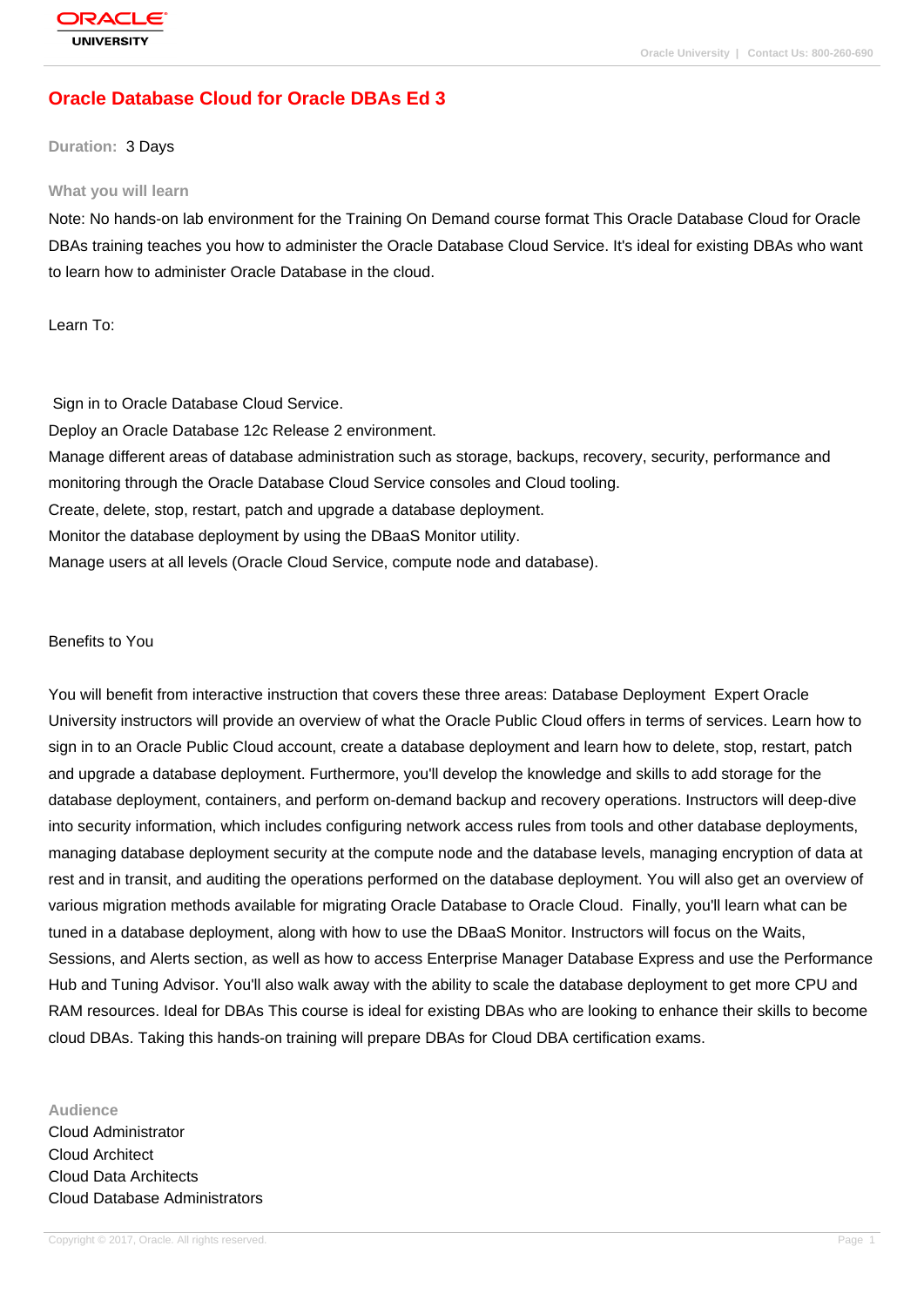Cloud Technical Consultants Cloud User Database Administrators Security Administrators

**Related Training**

#### Required Prerequisites

Experience in Oracle Database 11g and / or 12c Administration

Oracle Database 12c R2: Administration Workshop Ed 3

Suggested Prerequisites Oracle Database 12c R2: Managing Multitenant Architecture Ed 2

**Course Objectives** Audit operations performed on the database deployment

Access Enterprise Manager Database Express

Add storage for the database deployment

Configure network security rules

Tune a database deployment by using DBaaS Monitor utility

Use the Oracle Cloud services consoles

Create and manage a database deployment

Grant privileges and roles to users at all levels, Oracle Cloud Service, compute node and database

Manage encryption of data at rest and in transit

Manage database deployment security access at the compute node and the database

Describe various migration methods

Monitor the database deployment by using the DBaaS Monitor utility

Perform on-demand backups and recovery of the database deployment

Scale the database deployment to get more CPU and RAM resources

**Course Topics**

#### **Overview of Cloud Services**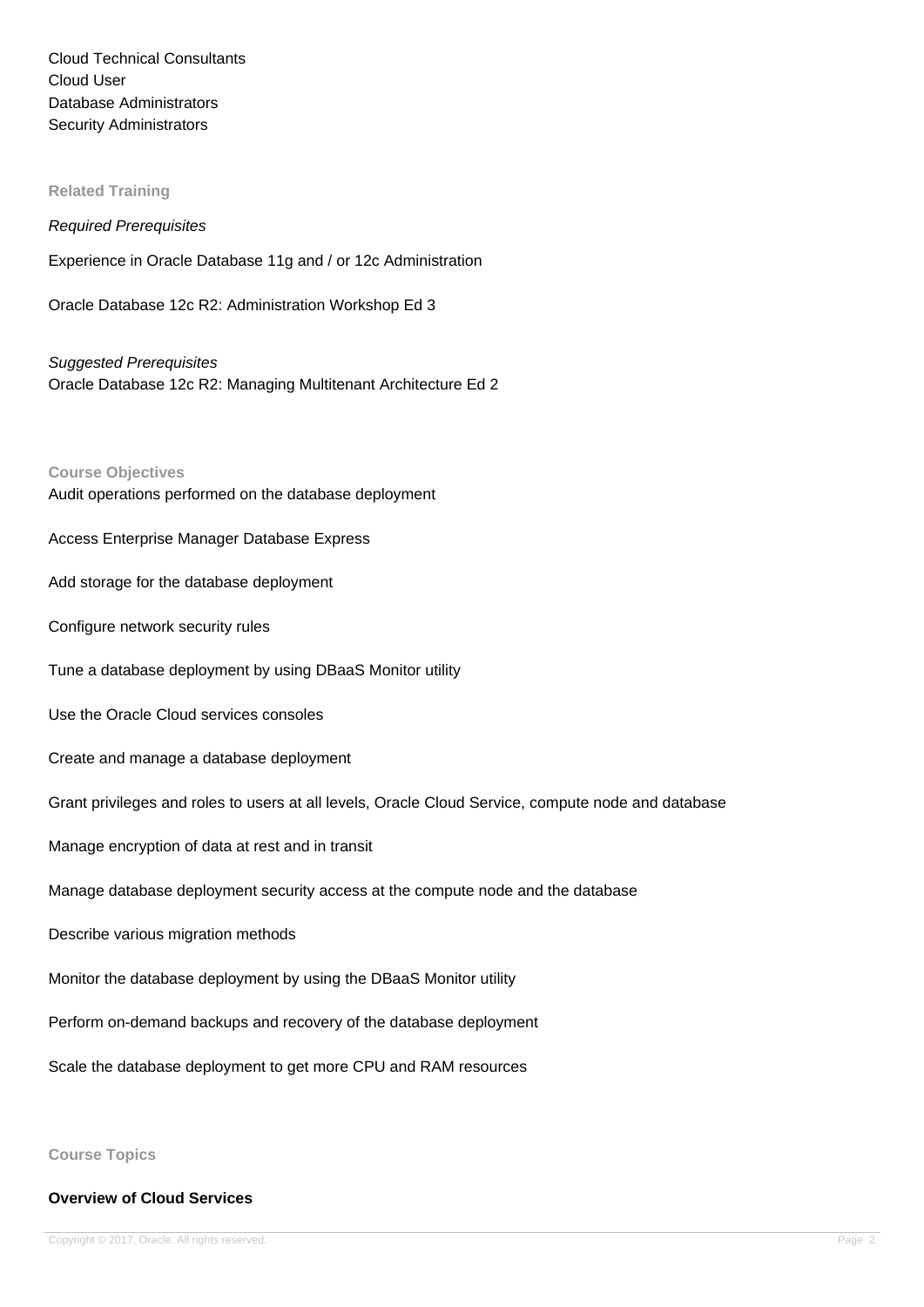Cloud Services Oracle Database Cloud Offerings Subscribe to an Oracle Cloud Service

## **Creating a Database Deployment**

Comparing a Database Deployment and a Database Instance Database Cloud Service Architecture Features and Tooling Automated Database Provisioning Comparison: Database Deployment and an On-Premises Database Using the Wizard to Create a Database Deployment How SSH Key Pairs are Used & Creating an SSH Key Pair Storage Used for Database Files & File System Layout

## **Administering a Database Deployment**

Using the Oracle Cloud My Services Dashboard Viewing the Service Details & Using the Database Cloud Service Console Configuring Connections to the Compute Node Oracle Cloud User Roles and Privileges & Administering Users, Roles, and Privileges Managing Compute Node Users Managing Database Users and Privileges Scaling a Database Deployment Patching & Upgrading a Database Deployment

## **Backing Up and Recovering**

Backing Up and Recovering Database Deployments Using Utilities to Back Up and Recover the Database Deployment Choosing a Backup Destination & Default Backup Configuration Creating an On-Demand Backup Changing the Backup Destination Customizing the Backup Configuration Performing Recovery by Using the Console Performing Recovery by Using the dbaascli Utility

## **Use Case: Create a Database Deployment by Using a Production Database Backup**

#### **Overview of Oracle Cloud Security**

Cloud Security Guidelines Enforcing Security in a Database Deployment Physical and Operating System Security of the Compute Node User Authentication: Services and Compute Node Access User Authentication: Database Access

#### **Configuring Network Access to a Database Deployment**

Describing Network Access to the Compute Node and Database Creating Security Lists & Configuring Connections to the Compute Node Implementing Fine-Grained Control of Network Traffic Controlling Network Traffic & Network Security Defining Security Rules Accessing the Database Using Various Tools

## **Using Oracle DBaaS Monitor**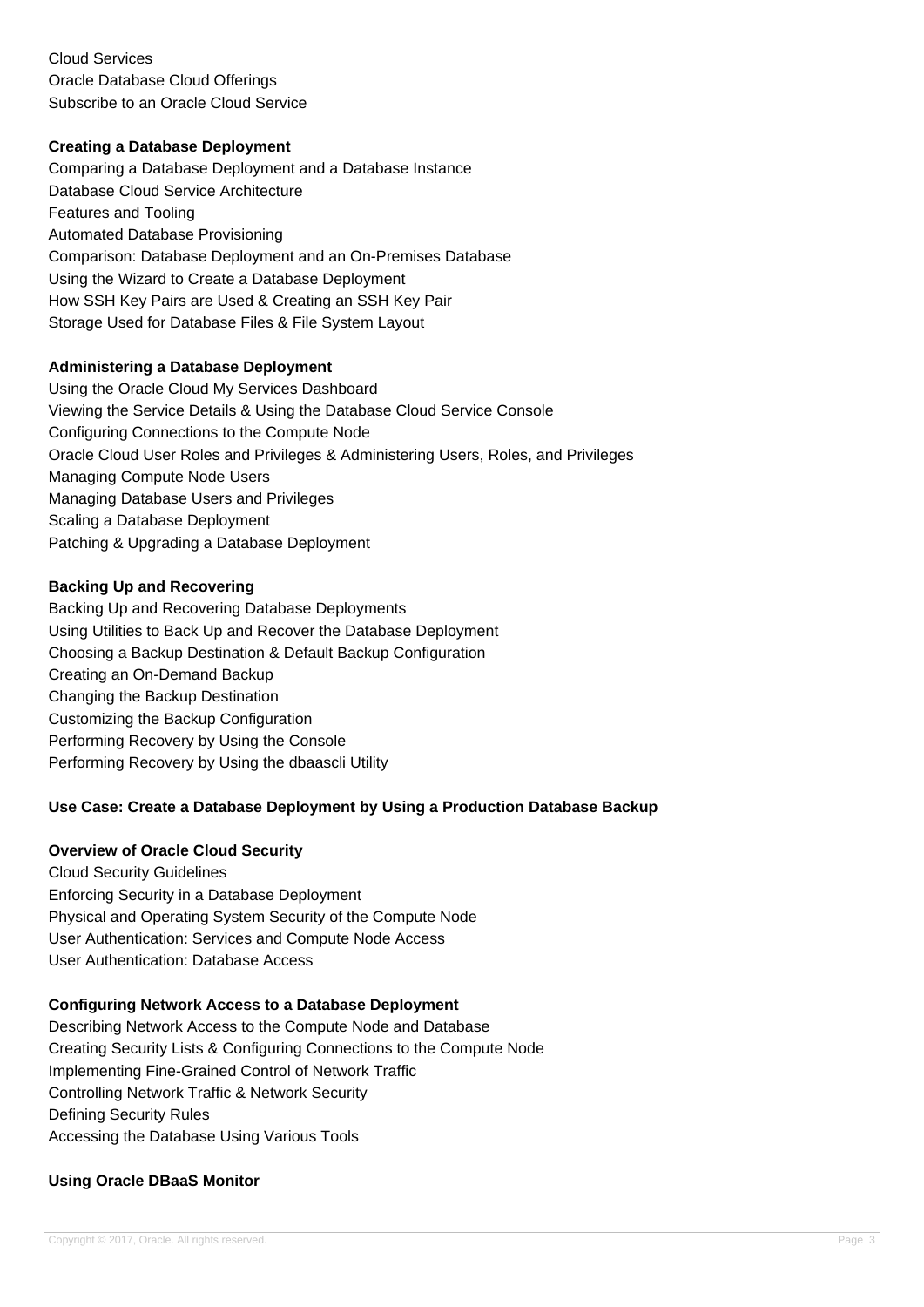Managing the Database Monitoring the Database Managing and Monitoring the Listener Monitoring the Operating System

#### **Implementing Database Deployment Security**

Secure Access to Configuration Files on the Compute Node Backing Up Operating System and Database Configuration Files Restricting Access to the Database Protecting Data in the Database Deployment Tablespace Encryption by Default Transparent Data Encryption (TDE): Overview Auditing: Compute Node Connections and Actions Auditing: Database

## **Use Case: Configure Network Isolation**

#### **Overview of Migrating to Oracle Database Cloud Service**

Choosing a Migration Method: Considerations Choosing a Migration Method: Information Gathering Choosing a Method: Oracle Data Pump Considerations Choosing a Method: Unplug/Plug and Remote Cloning Considerations Choosing a Method: RMAN, SQL\*Loader, and GoldenGate Considerations Applicable Migration Methods

## **Using SQL Developer to Migrate**

Overview of Using SQL Developer Using SQL Developer and INSERT Statements to Migrate Selected Objects Using SQL Developer and SQL\*Loader to Migrate Selected Objects

#### **Use Case: Automated Patching of Database Cloud Service**

#### **Overview of DBCS Performance Management**

Performance Management in the Database Cloud Environment Performance Monitoring and Tuning Tuning Methodology Effective Tuning Goals General Tuning Session What Can be Tuned in a DBCS Environment?

#### **Tuning Performance Issues**

Tools for Performance Management DBaaS Monitor: Database Information & Operating System Information Identifying Performance Issues by Using the DBaaS Monitor Using the Enterprise Manager Database Express Performance Hub Identifying Performance Issues by Using Enterprise Manager Database Express Identifying Performance Issues by Using SQL Developer Using ADDM to Diagnose Performance Issues Using the SQL Tuning Advisor

## **Performance Management**

Database Deployment Scaling: Overview